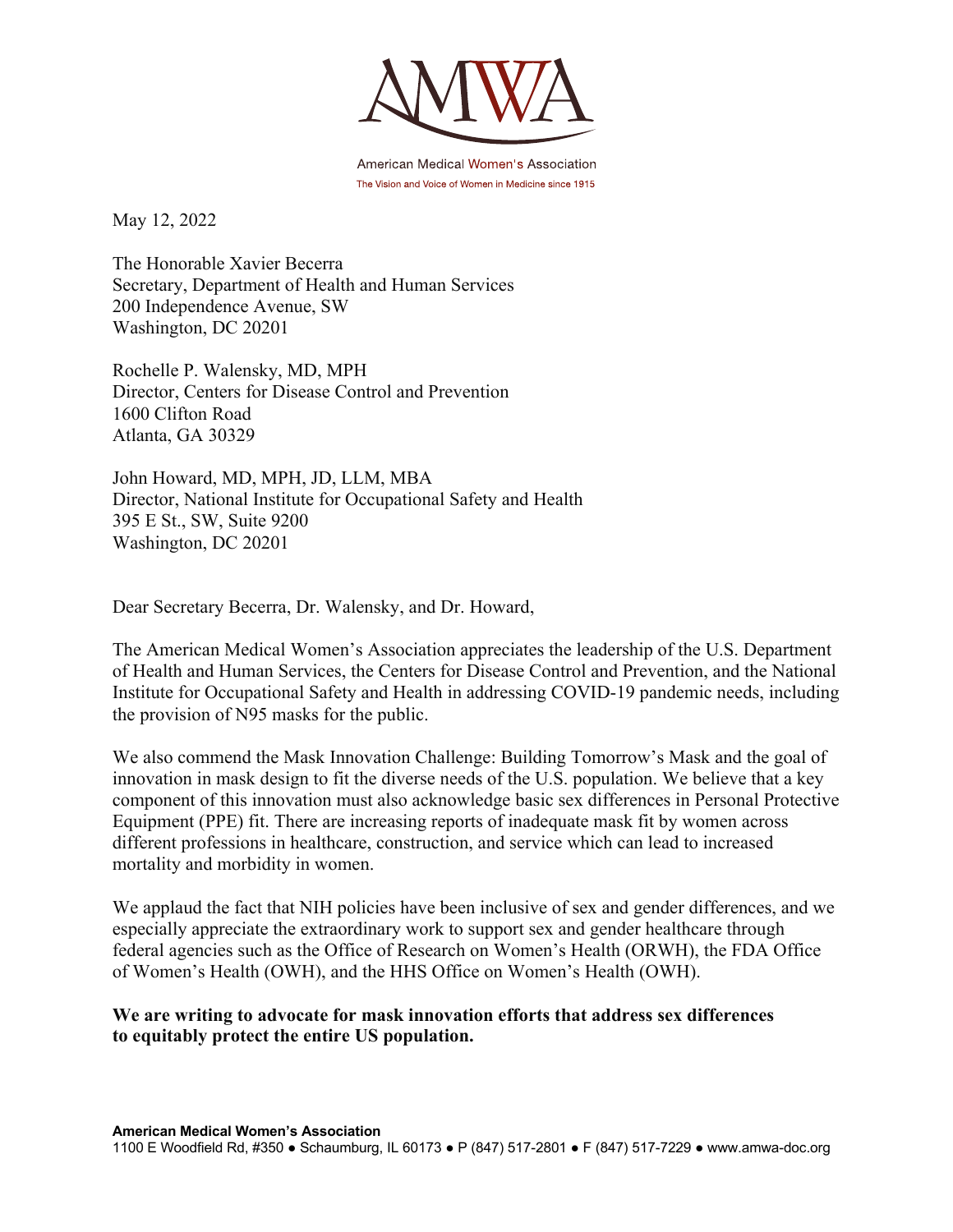## *Background and History*

A growing body of data points to a history of ill-fitting equipment for women, despite their integration into most workplace sectors. This problem likely stems from historical context where the needs of women have often been overlooked in male-dominated fields such as construction.1,2 Inadequate protection from goggles, boots, gloves, and masks can expose bodies to significant hazards that could otherwise be prevented with properly fitting equipment. Illfitting equipment can also have a psychological impact on workers when they feel unprotected, leaving them more at risk of injury.<sup>3</sup>

The Defense Advisory Committee on Women in the Services (DACOWITS) has acknowledged the negative impact that ill-fitting equipment can have on their service members. *"Poorly fitting equipment is a leading cause of injury in Service members. Given that most traditional PPE was designed to fit men, women are the most likely to suffer from injuries as a result of incorrectly fitting gear. The improvements made in recent years to both the fit and load-bearing capacity of PPE has helped to reduce the risk of musculoskeletal and overuse injuries…The Committee believes that ensuring access to properly fitting PPE and gear for training and deployment will assist in the gender integration process as well as improve overall combat effectiveness."*<sup>4</sup>

The COVID-19 pandemic has highlighted the inadequate fit of masks for women. While illfitting masks for women is not a new issue, the normalization of mask wearing during the pandemic has brought this issue to the forefront. Although the Occupational Health and Safety Administration (OSHA) mandates that workers who are required to wear N95 masks for respiratory protection be fit-tested, fit testing is not consistently implemented in all healthcare settings.<sup>5</sup>

A study on qualitative fit testing for N95 respirators found statistically significant differences in men (95.1%) versus women (85.4%) for a successful fit of a first choice respirator. <sup>6</sup> A review of studies related to respiratory fit also found lower pass rates among females and ethnic minorities.<sup>5</sup> Preliminary data about general face masks also points to inadequate fit for women due to perimeter leakage.7 Other studies have highlighted the fact that ill-fitting PPE contributes to decreased perceptions of safety in the workplace. A study of healthcare workers during the pandemic found that only 30.5% of women felt safe all of the time while carrying out their roles as compared to 53.3% of men.3

Advocates from around the world, including those from leading medical associations, are calling for change.8,9,10,11,12,13,14 In 2021, the American Medical Association (AMA) addressed a resolution that stated, "Face masks are typically designed to fit European males without facial hair, impacting the fit for others outside of this profile. It has been found that N95 masks fit about 90% of men, but only 85% of women." In response, the AMA House of Delegates directed the AMA "to encourage the diversification of personal protective equipment design to better fit all body types, cultural expressions and practices among healthcare personnel."15,16

In January 2022, a Women in Global Health report, *Fit for Women? Safe and Decent PPE for Women and Care Workers* highlighted the fact that ill-fitting PPE and PPE access are persistent equity issues, despite attempts by women health and care workers (HCWs) to propose change. They called on employers, governments, World Health Organization (WHO), and PPE producers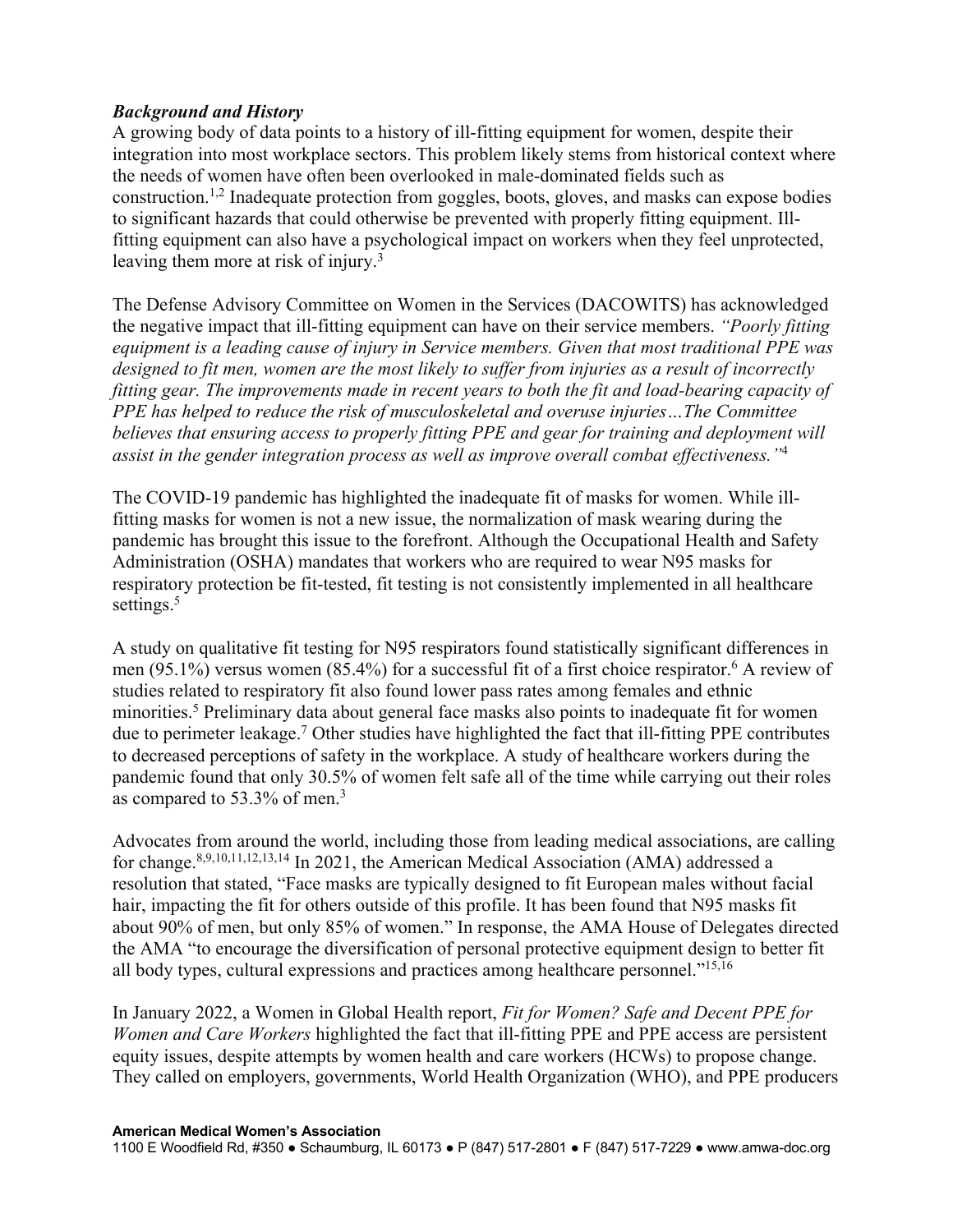to address this issue, stating, "Women health and care workers need a new social contract based on equality, safety and dignity and that will be the foundation for strong health systems and global health security. The failure to protect women HCWs is a moral failure." <sup>17</sup>

Given that women comprise nearly 80% of all healthcare workers, the impact of these issues is not insignificant. <sup>18</sup> N95 masks are now also being used in the public sector.

We appreciate the efforts that NIOSH has taken to help ensure that anthropometric data used for PPE fit testing is more representative of the current population with data that is inclusive of both men and women. 19,20 We hope that as technology evolves, there will be continued efforts to ensure that the data used is inclusive of sex and gender differences and diverse facial structures.

Thanks to the efforts of this administration, we finally have a handle on this pandemic. Now is the time to focus on quality, fit, and comfort of PPE, so our country can be better prepared for future COVID-19 variants or other communicable diseases. **We urge NIOSH to create strategies that improve PPE fit for women, who now comprise an overwhelming majority of the healthcare workforce.** PPE designs that take into account sex and gender differences will increase workforce efficiency, trust in institutions, and employee well-being. Most importantly, for the COVID-19 pandemic, it will allow healthcare workers to more adequately care for the U.S. population. These are issues that can help guide future research, funding, and regulatory approval. We are happy to work with your agency in any capacity to help achieve this goal.

Respectfully,

Muse Un-Ingram

Theresa Rohr-Kirchgraber, MD, FACP President American Medical Women's Association president@amwa-doc.org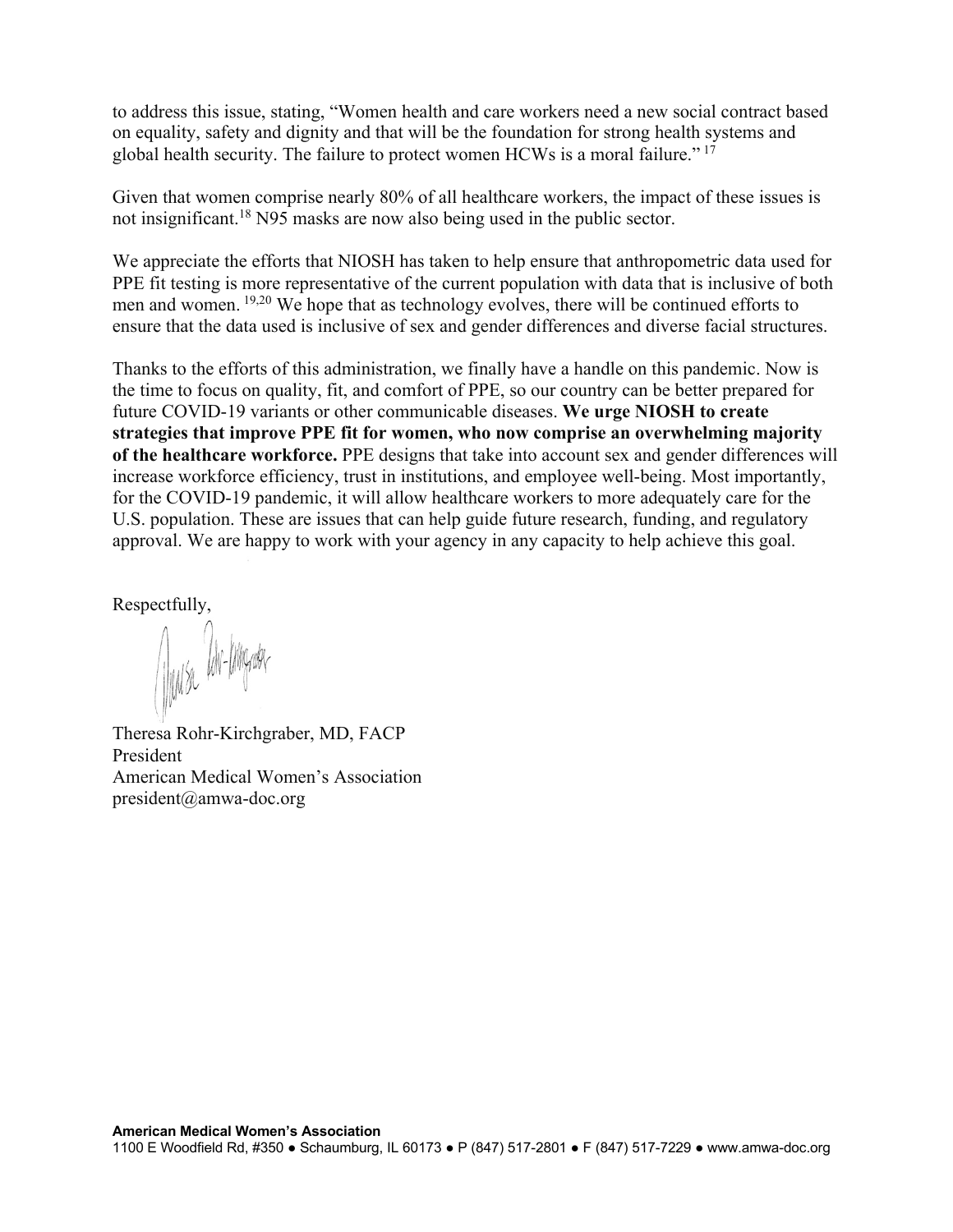References:

- 1. Trades Union Congress (TUC). Personal protective equipment and women. 2017. https://www.tuc.org.uk/sites/default/files/PPEandwomenguidance.pdf (Accessed April 10, 2022).
- 2. Women in Construction: Personal Protective Equipment. United States Department of Labor. Occupational Safety and Health Administration. https://www.osha.gov/women-inconstruction/ppe (Accessed April 10, 2022).
- 3. Janson DJ, Clift BC, Dhokia V. PPE fit of healthcare workers during the COVID-19 pandemic. Appl Ergon. 2022 Feb;99:103610. doi: 10.1016/j.apergo.2021.103610. Epub 2021 Oct 15. PMID: 34740070; PMCID: PMC8516797.
- 4. Defense Advisory Committee on Women in the Services (DACOWITS) 2018 Annual Report. Department of Defense, Jan. 04, 2018. dacowits.defense.gov/Portals/48/Documents/Reports/2018/Annual%20Report/DACOWI TS%20Annual%20Report%202018.pdf?ver=2019-03-11-115325-640.
- 5. Regli A, et al. The role of fit testing N95/FFP2/FFP3 masks: a narrative review. Anaesthesia. 2021;76(1):91-100.
- 6. McMahon E, Wada K, Dufresne A. Implementing fit testing for N95 filtering facepiece respirators: practical information from a large cohort of hospital workers. *American*  Journal of Infection Control. 2008;36: 298-300. https://www.ncbi.nlm.nih.gov/pmc/articles/PMC7115286/.
- 7. Solano T, Mittal R, Shoele K. One size fits all?: A simulation framework for face-mask fit on population-based faces. PLOS ONE. 2021;16:e0252143. 10.1371/journal.pone.0252143.
- 8. Pugh R. Covid-19 PPE Gender Divide: No One-Size-Fits-All? Medscape. 2020 June 22. https://www.medscape.com/viewarticle/929860?uac=364031CJ&impID=2369864& amp;sso=true&faf=1&nlid=135399\_5653&src=wnl\_newsalrt\_daily\_2005 04\_MSCPEDIT.
- 9. Topping A. Sexism on the COVID-19 Frontline: "PPE Is Made for a 6ft 3in Rugby Player." The Guardian 2020 April 24. https://www.theguardian.com/world/2020/apr/24/sexism-on-the-covid-19-frontline-ppeis-made-for-a-6ft-3in-rugby-player.
- 10. Weiss-Wolf J. Covid-19 Exacerbates Gender Inequality. Let's Ensure PPE Doesn't Neglect Women's Bodies. Ms. Magazine. 2020 May 11. https://msmagazine.com/2020/05/11/covid-19-exacerbates-gender-inequality-lets-ensureppe-doesnt-neglect-womens-bodies/.
- 11. Porterfield C. A Lot of PPE Doesn't Fit Women-and in the Coronavirus Pandemic, It Puts Them in Danger. Forbes. 2020 Apr 29. https://www.forbes.com/sites/carlieporterfield/2020/04/29/a-lot-of-ppe-doesnt-fitwomen-and-in-the-coronavirus-pandemic-it-puts-them-in-danger/?sh=76a4fcb0315a.
- 12. Fidler H. PPE: One Size Fits All" Design Is a Fallacy That's Putting Female Health Staff at Risk. RCNi. 2021 Mar 10. https://rcni.com/nursing-standard/opinion/comment/ppeone-size-fits-all-design-a-fallacy-thats-putting-female-health-staff-risk-160536.
- 13. Wood D. PPE for Nurses: A Bad Fit for Women? American Mobile. 2021 Aug 13. https://www.americanmobile.com/nursezone/nursing-news/ppe-for-nurses-a-bad-fit-forwomen/.